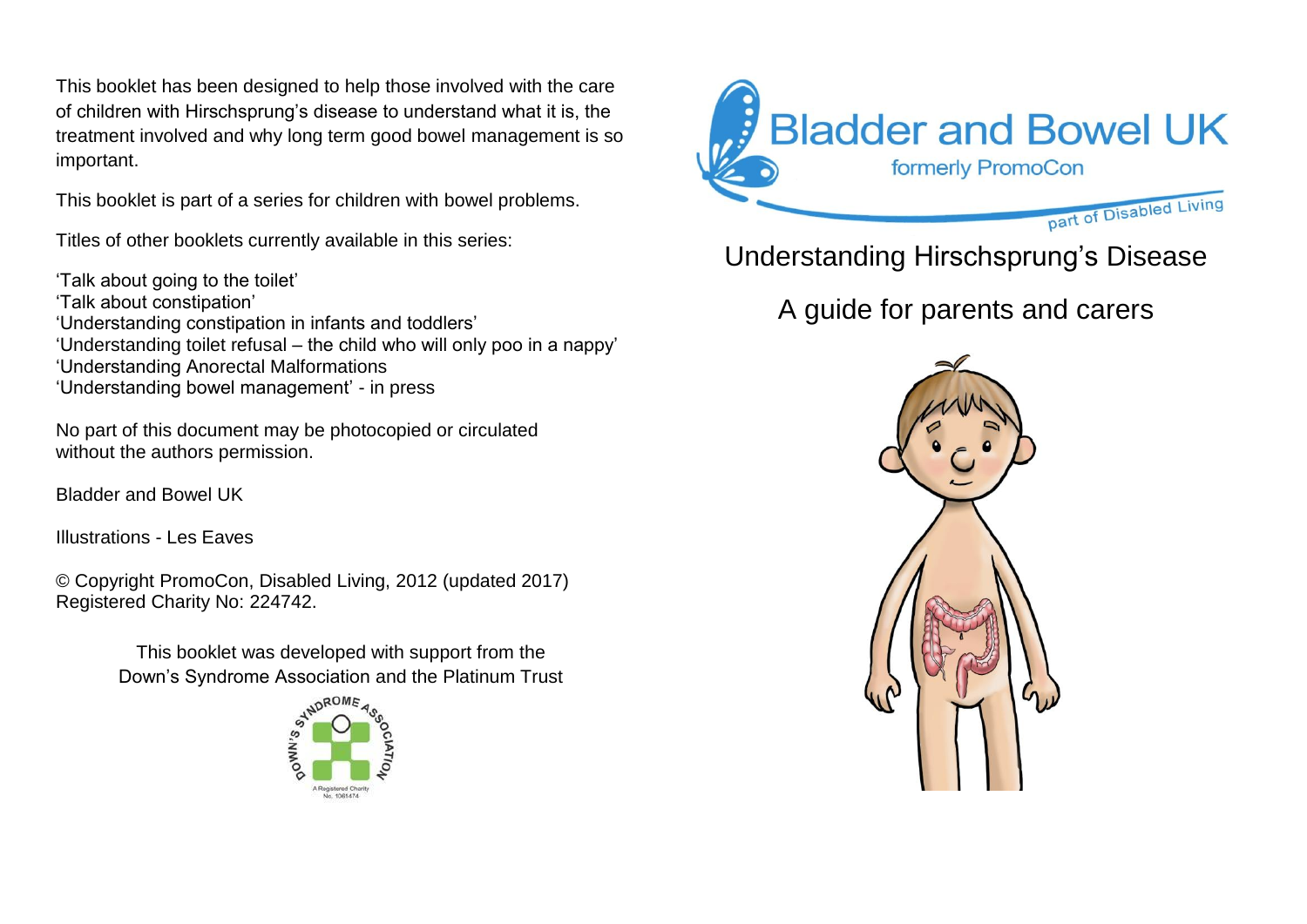### **What is Hirschsprung's disease?**

Hirschsprung's Disease is a rare congenital abnormality (it is present from birth), which affects specific nerve cells, called parasympathetic ganglion cells, in the large bowel (colon).

Normally, as the baby is developing in the womb, the nerve cells grow along the bowel towards the rectum. In children with Hirschsprung's Disease the nerve cells stop growing too soon. This happens before the  $12<sup>th</sup>$  week of development and the reason for this is not yet known.

The result is a lack of these ganglion cells in the rectum and also in varying degrees along the length of the large bowel. Absence of the ganglion cells means that signals to the muscles are not sent and the affected part of the bowel is unable to relax - this prevents stools (poo) moving along the bowel, resulting in constipation, or in severe cases complete obstruction of the bowel.

How severe the Hirschsprung's disease is, depends on how much of the colon is affected. Short-segment Hirschsprung's Disease means only the last part of the bowel is affected, while long-segment Hirschsprung's means that most or all of the large bowel is affected.

### **How common is it?**

Hirschsprung's is a rare disease. The incidence is 1 in 5000 live births and it affects more boys than girls. However, for children with Down's Syndrome there is a 40% increased risk of Hirschsprung's Disease occurring.



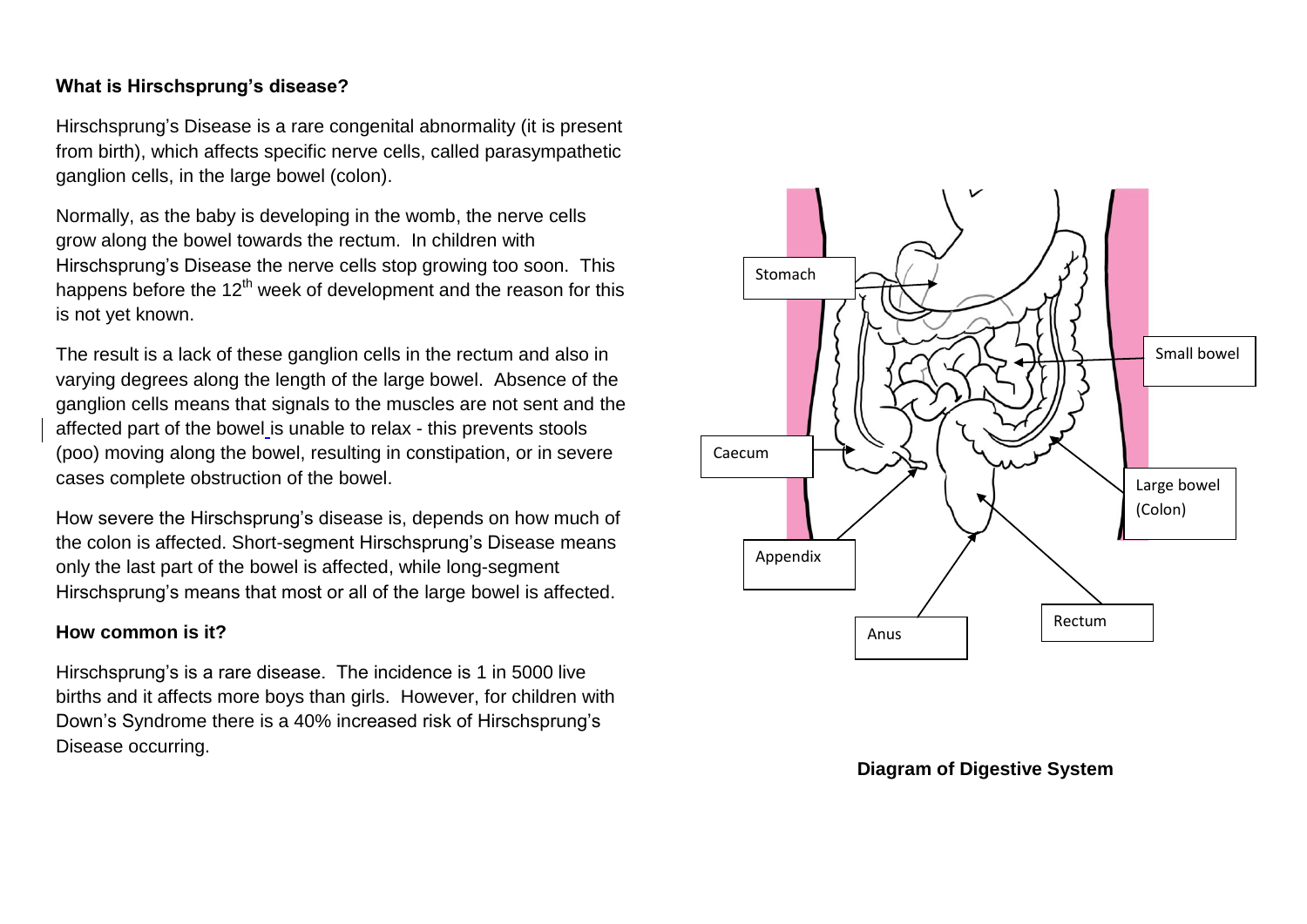### **What are the presenting symptoms?**

Hirschsprung's disease is usually identified shortly after birth. Delay in the passage of meconium (the first sticky, black stool) which is usually passed in the first 48 hours following birth, is a common symptom. A distended abdomen (bloated tummy) or vomiting may also occur.

Older infants and children with short-segment Hirschsprung's may present later, with chronic constipation which is resistant to the usual treatments and is often accompanied by poor weight gain.

### **How is it diagnosed?**

The doctor will usually carry out a physical examination, including feeling the baby's' tummy and putting a finger in their bottom. However, the only definitive way to test for Hirschsprung's disease is a rectal biopsy – this involves taking a sample of cells from the rectum and looking at them under a microscope. If Hirschsprung's disease is present, there will be no ganglion cells in the sample biopsied. Other tests may include blood tests and x-rays. An abdominal x-ray will show a distended (swollen) bowel above the affected section, but a barium enema may be used to determine the extent of the problem.

### **What is the long term outcome?**

The majority of children who are born with Hirschsprung's disease do very well. However, a number of children may have ongoing problems with diarrhoea or constipation, soiling and abdominal pain. Some children may take longer to toilet train, because of the problems with bowel management. Sometimes long term medication and further interventions, including surgical operations, are needed to help with these problems.



Pictures showing the position of the bowel in the body and how Hirschsprung's Disease affects it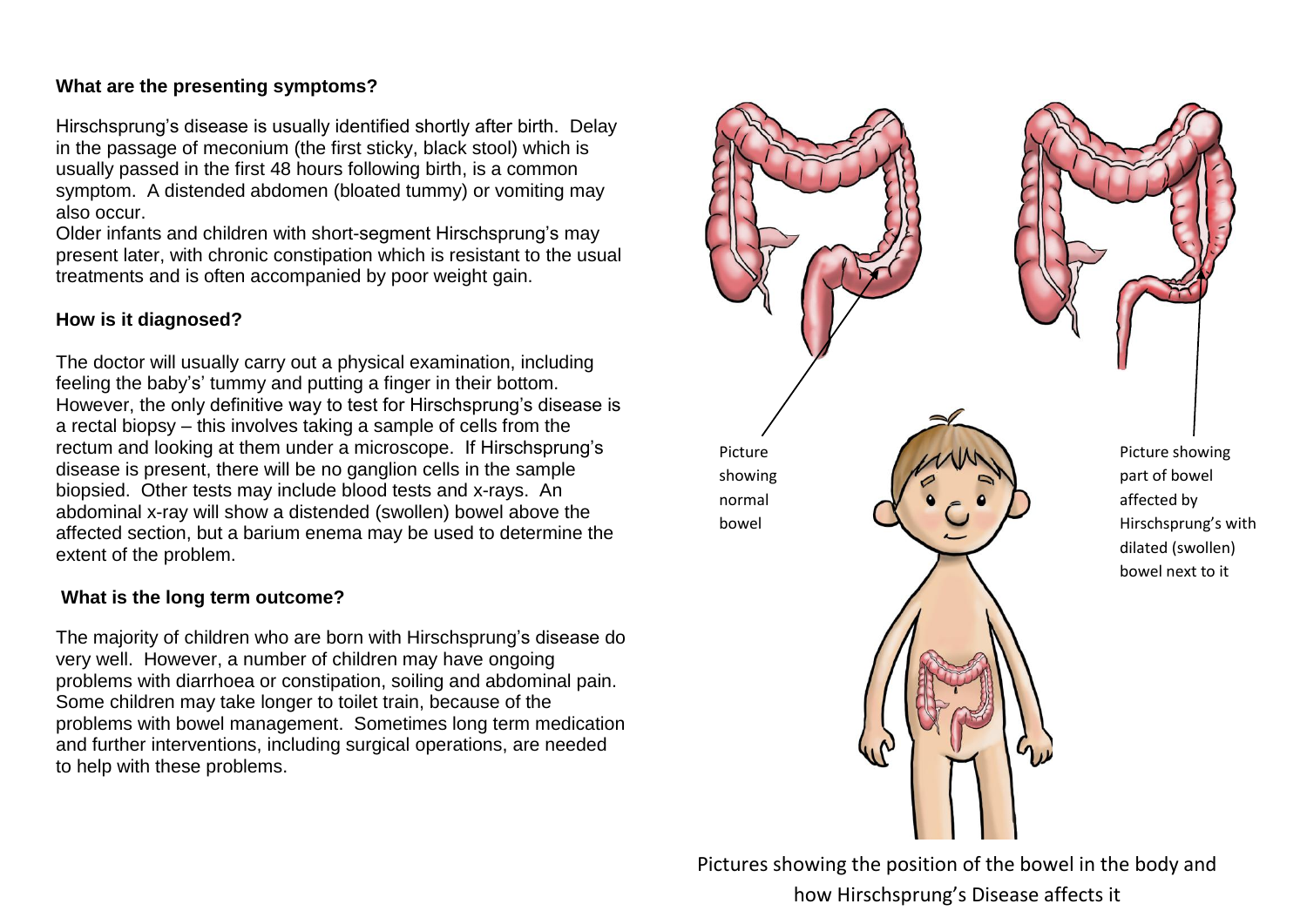#### **How is it treated?**

The immediate management of the baby will depend very much on the extent of the Hirschsprung's disease and the particular hospital unit the infant has been admitted to.

Some infants will be managed in the short term with rectal washouts before surgery is undertaken, to remove the affected bowel and attach the healthy bowel to the anus, called a 'pull through' operation. Sometimes the surgery needs to be done in two stages, with a colostomy or ileostomy being formed soon after birth and the second stage, of connecting the healthy bowel to the anus, is done later .

A colostomy is where the large bowel is brought to the surface of the abdomen (tummy) and an opening is formed. An ileostomy is where the small bowel is brought to the tummy wall. In both cases the poo is collected in a special bag (stoma bag), stuck over the opening.

A stoma can feel scary to start with, but there is support available from stoma nurses or paediatric community nurses. They can show you how to look after a stoma and will also tell you how you can get the supplies, which you will need.

#### **What happens when the stoma is reversed?**

Following the reversal of a stoma, some children, especially those left with a short amount of large bowel left (because they have had a large part of their bowel removed or because it was absent), may initially have very loose, watery stools. As stools are then more alkaline than normal, if they come into prolonged contact with skin, they will 'burn' the skin and make it sore. The use of special barrier

creams can help make this better or prevent this from happening – your health care professional can advise you further.

#### **What is Enterocolitis?**

Enterocolitis is an infection of the large bowel. It is more common in children with Hirschprung's disease. The cause of enterocolitis is not fully understood, but it is thought that poor movement of the intestinal contents and bacterial invasion are contributory factors. It presents as severe inflammation of the bowel and is often accompanied by explosive diarrhoea, foul smelling stool (poo), vomiting, abdominal distension (bloated tummy)and fever. The risk for enterocolitis is higher in children with Down's Syndrome. If this is suspected the child should be referred for urgent medical treatment.



**Laxatives, fluids, fibre intake and toileting programmes are all important in maintaining health bowels**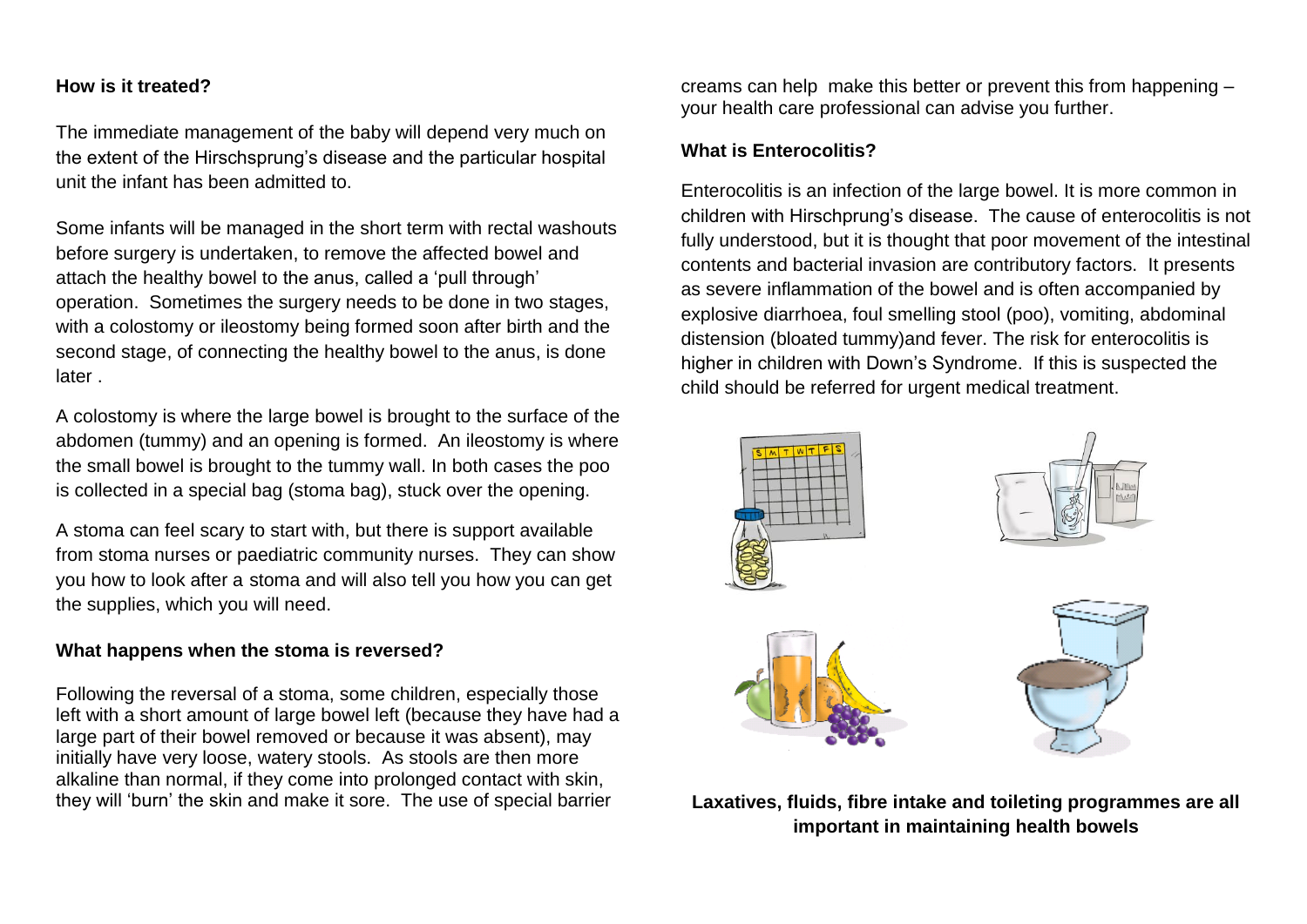### **Caring for children with Hirschsprung's disease.**

It does depend on how much bowel has been affected, and the results of the surgery, as to what problems the child will have. Some children will be toilet trained and fully continent by the time they get to school age. They may still need laxatives and a structured bowel programme including easy access to the toilet, because their need to poo may be very unpredictable.

Others children may struggle with constipation and soiling until they are in their teens. Some may need further surgery to enable them to be continent. Obviously there is a strong link between becoming continent of faeces (poo) and an improvement in quality of life. This makes it really important for children to receive practical support from health care professionals, schools, parents and carers, to stand the best chance in being successful at toilet training.



**A structured bowel training programme should always be introduced**